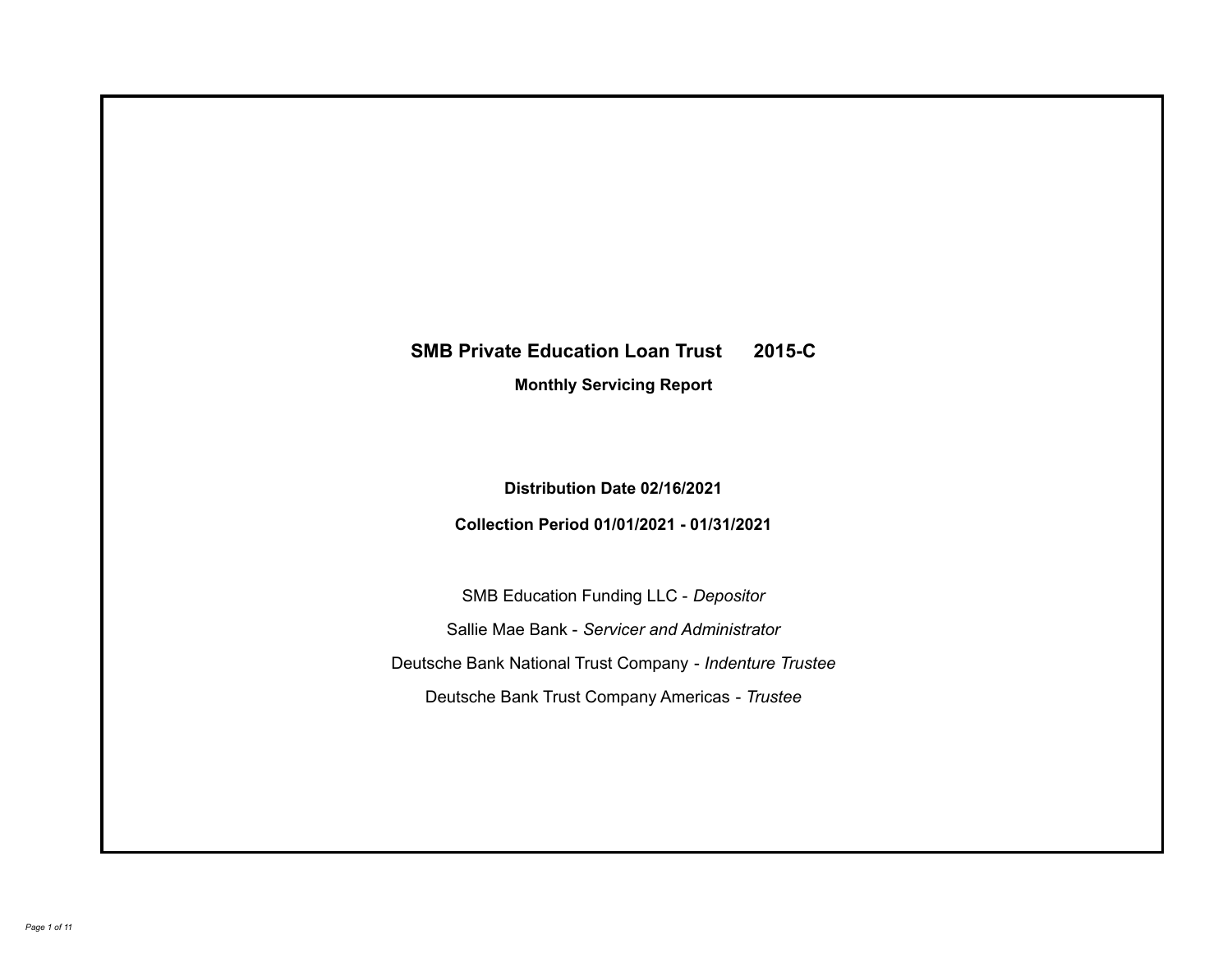A

| <b>Student Loan Portfolio Characteristics</b>                                                                             | <b>Settlement Date</b><br>10/27/2015 | 12/31/2020                                         | 01/31/2021                                         |
|---------------------------------------------------------------------------------------------------------------------------|--------------------------------------|----------------------------------------------------|----------------------------------------------------|
| <b>Principal Balance</b><br>Interest to be Capitalized Balance                                                            | \$693,787,197.00<br>55,852,621.68    | \$288,447,624.90<br>8,862,453.83                   | \$283,561,946.38<br>8,679,986.31                   |
| Pool Balance                                                                                                              | \$749,639,818.68                     | \$297,310,078.73                                   | \$292,241,932.69                                   |
| Weighted Average Coupon (WAC)<br>Weighted Average Remaining Term<br>Number of Loans<br>Number of Borrowers<br>Pool Factor | 8.22%<br>127.00<br>65,154<br>45,614  | 7.81%<br>127.95<br>26,702<br>19,249<br>0.396603904 | 7.82%<br>128.08<br>26,231<br>18,921<br>0.389843129 |
| Since Issued Total Constant Prepayment Rate (1)                                                                           |                                      | 9.26%                                              | 9.19%                                              |

| <b>Debt Securities</b> | <b>Cusip/Isin</b> | 01/15/2021      | 02/16/2021      |
|------------------------|-------------------|-----------------|-----------------|
| A2A                    | 78448RAB2         | \$42,557,753.79 | \$40,165,654.89 |
| A2B                    | 78448RAC0         | \$20,559,301.32 | \$19,403,697.99 |
| A <sub>3</sub>         | 78448RAD8         | \$75,000,000.00 | \$75,000,000.00 |
|                        | 78448RAE6         | \$70,000,000.00 | \$70,000,000.00 |
| ◡                      | 78448RAF3         | \$50,000,000.00 | \$50,000,000.00 |
|                        |                   |                 |                 |

| ۰<br>٦      |
|-------------|
| ł<br>I<br>۱ |

| $\mathsf{C}$ | <b>Certificates</b>                                | Cusip/Isin | 01/15/2021                   | 02/16/2021                   |
|--------------|----------------------------------------------------|------------|------------------------------|------------------------------|
|              | Residual                                           | 78448R106  | \$100,000.00                 | \$100,000.00                 |
|              |                                                    |            |                              |                              |
| D            | <b>Account Balances</b><br>Reserve Account Balance |            | 01/15/2021<br>\$1,884,455.00 | 02/16/2021<br>\$1,884,455.00 |
| E            | <b>Asset / Liability</b>                           |            | 01/15/2021                   | 02/16/2021                   |
|              | Overcollateralization Percentage                   |            | 13.18%                       | 12.89%                       |

\$89,193,023.62

Actual Overcollateralization Amount \$39,193,023.62

Specified Overcollateralization Amount

(1) For additional information, see 'Since Issued CPR Methodology' found on page 11 of this report.

\$37,672,579.81 \$87,672,579.81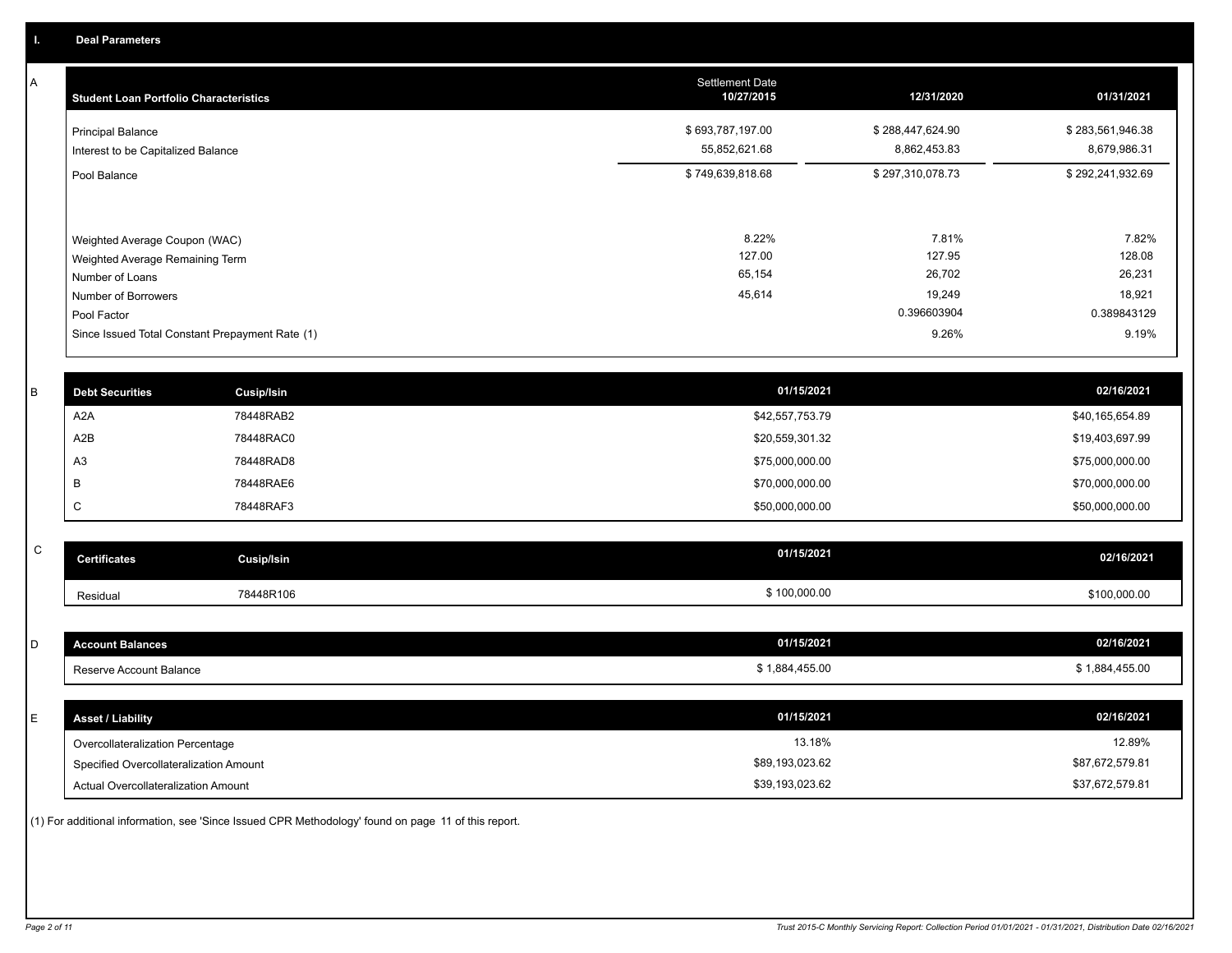| Α | <b>Student Loan Principal Receipts</b>                           |                |
|---|------------------------------------------------------------------|----------------|
|   | <b>Borrower Principal</b>                                        | 4,952,012.44   |
|   | <b>Consolidation Activity Principal</b>                          | 0.00           |
|   | Seller Principal Reimbursement                                   | 0.00           |
|   | Servicer Principal Reimbursement                                 | 0.00           |
|   | Delinquent Principal Purchases by Servicer                       | 0.00           |
|   | <b>Other Principal Deposits</b>                                  | 0.00           |
|   | <b>Total Principal Receipts</b>                                  | \$4,952,012.44 |
| B | <b>Student Loan Interest Receipts</b>                            |                |
|   | <b>Borrower Interest</b>                                         | 1,541,672.89   |
|   | <b>Consolidation Activity Interest</b>                           | 0.00           |
|   | Seller Interest Reimbursement                                    | 0.00           |
|   | Servicer Interest Reimbursement                                  | 0.00           |
|   | Delinquent Interest Purchases by Servicer                        | 0.00           |
|   | Other Interest Deposits                                          | 0.00           |
|   | <b>Total Interest Receipts</b>                                   | \$1,541,672.89 |
| C | <b>Recoveries on Realized Losses</b>                             | \$87,801.62    |
| D | <b>Investment Income</b>                                         | \$199.03       |
| Е | <b>Funds Borrowed from Next Collection Period</b>                | \$0.00         |
| F | <b>Funds Repaid from Prior Collection Period</b>                 | \$0.00         |
| G | Loan Sale or Purchase Proceeds                                   | \$0.00         |
| н | Initial Deposits to Distribution Account                         | \$0.00         |
|   | <b>Excess Transferred from Other Accounts</b>                    | \$0.00         |
| J | <b>Borrower Benefit Reimbursements</b>                           | \$0.00         |
| Κ | <b>Other Deposits</b>                                            | \$0.00         |
| L | <b>Other Fees Collected</b>                                      | \$0.00         |
| М | <b>AVAILABLE FUNDS</b>                                           | \$6,581,685.98 |
| N | Non-Cash Principal Activity During Collection Period             | \$66,333.92    |
| O | Aggregate Purchased Amounts by the Depositor, Servicer or Seller | \$0.00         |
| P | Aggregate Loan Substitutions                                     | \$0.00         |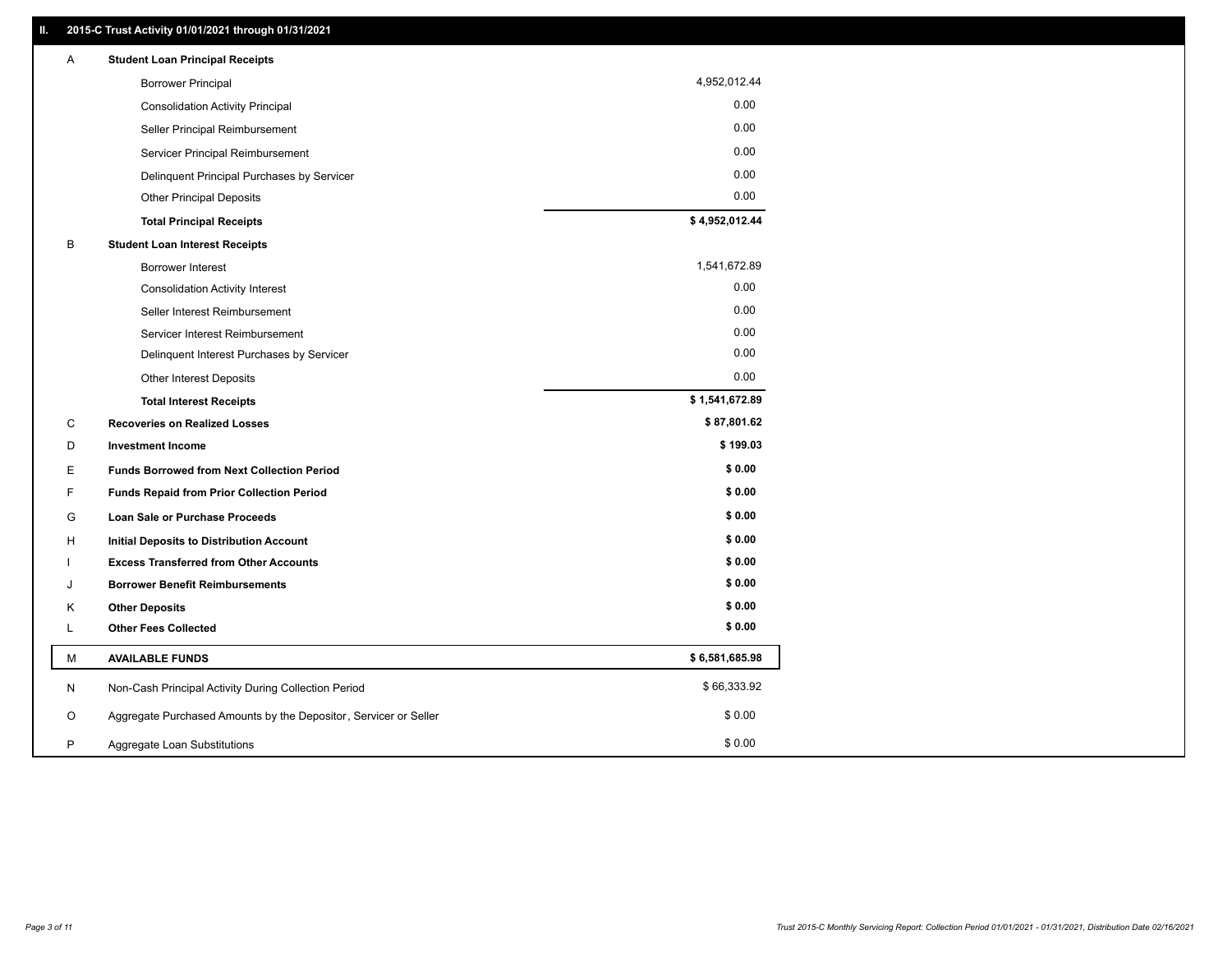|                   | <b>Loans by Repayment Status</b> |                          |         |                                                           |                |                            |                          |         |                                                           |                |                            |
|-------------------|----------------------------------|--------------------------|---------|-----------------------------------------------------------|----------------|----------------------------|--------------------------|---------|-----------------------------------------------------------|----------------|----------------------------|
|                   |                                  |                          |         | 01/31/2021                                                |                |                            |                          |         | 12/31/2020                                                |                |                            |
|                   |                                  | <b>Wtd Avg</b><br>Coupon | # Loans | Principal and<br><b>Interest Accrued</b><br>to Capitalize | % of Principal | % of Loans in<br>Repay (1) | <b>Wtd Avg</b><br>Coupon | # Loans | Principal and<br><b>Interest Accrued</b><br>to Capitalize | % of Principal | % of Loans in<br>Repay (1) |
| INTERIM:          | IN SCHOOL                        | 8.90%                    | 397     | \$6,287,747.03                                            | 2.152%         | $-$ %                      | 8.93%                    | 436     | \$6,952,430.46                                            | 2.338%         | $-$ %                      |
|                   | GRACE                            | 8.15%                    | 80      | \$1,420,660.84                                            | 0.486%         | $-$ %                      | 7.84%                    | 60      | \$1,018,859.30                                            | 0.343%         | $-$ %                      |
|                   | <b>DEFERMENT</b>                 | 8.73%                    | 1,915   | \$27,866,079.51                                           | 9.535%         | $-$ %                      | 8.70%                    | 2,019   | \$28,753,712.08                                           | 9.671%         | $-$ %                      |
| <b>REPAYMENT:</b> | <b>CURRENT</b>                   | 7.66%                    | 22,314  | \$233,637,382.20                                          | 79.947%        | 91.027%                    | 7.66%                    | 22,655  | \$237,884,662.13                                          | 80.012%        | 91.289%                    |
|                   | 31-60 DAYS DELINQUENT            | 7.88%                    | 395     | \$6,091,620.72                                            | 2.084%         | 2.373%                     | 7.93%                    | 387     | \$5,419,115.32                                            | 1.823%         | 2.080%                     |
|                   | 61-90 DAYS DELINQUENT            | 7.74%                    | 205     | \$3,177,319.77                                            | 1.087%         | 1.238%                     | 7.31%                    | 251     | \$3,949,195.28                                            | 1.328%         | 1.516%                     |
|                   | > 90 DAYS DELINQUENT             | 8.52%                    | 198     | \$3,149,941.65                                            | 1.078%         | 1.227%                     | 8.56%                    | 183     | \$2,846,398.64                                            | 0.957%         | 1.092%                     |
|                   | <b>FORBEARANCE</b>               | 7.98%                    | 727     | \$10,611,180.97                                           | 3.631%         | 4.134%                     | 8.03%                    | 711     | \$10,485,705.52                                           | 3.527%         | 4.024%                     |
| <b>TOTAL</b>      |                                  |                          | 26,231  | \$292,241,932.69                                          | 100.00%        | 100.00%                    |                          | 26,702  | \$297,310,078.73                                          | 100.00%        | 100.00%                    |

Percentages may not total 100% due to rounding \*

1 Loans classified in "Repayment" include any loan for which interim interest only, \$25 fixed payments or full principal and interest payments are due.

| <b>Loans by Borrower Status</b> |                                                                                                                            |                          |         |                                                                  |                |                                |                          |         |                                                           |                |                                |
|---------------------------------|----------------------------------------------------------------------------------------------------------------------------|--------------------------|---------|------------------------------------------------------------------|----------------|--------------------------------|--------------------------|---------|-----------------------------------------------------------|----------------|--------------------------------|
|                                 |                                                                                                                            |                          |         | 01/31/2021                                                       |                |                                | 12/31/2020               |         |                                                           |                |                                |
|                                 |                                                                                                                            | <b>Wtd Avg</b><br>Coupon | # Loans | <b>Principal and</b><br><b>Interest Accrued</b><br>to Capitalize | % of Principal | % of Loans in<br>P&I Repay (2) | <b>Wtd Avg</b><br>Coupon | # Loans | Principal and<br><b>Interest Accrued</b><br>to Capitalize | % of Principal | % of Loans in<br>P&I Repay (2) |
| INTERIM:                        | IN SCHOOL                                                                                                                  | 8.78%                    | 691     | \$11,067,520.97                                                  | 3.787%         | $-$ %                          | 8.78%                    | 755     | \$12,150,998.04                                           | 4.087%         | $-$ %                          |
|                                 | <b>GRACE</b>                                                                                                               | 8.42%                    | 162     | \$2,808,247.92                                                   | 0.961%         | $-$ %                          | 8.18%                    | 132     | \$2,338,751.09                                            | 0.787%         | $-$ %                          |
|                                 | <b>DEFERMENT</b>                                                                                                           | 8.56%                    | 3,232   | \$44,813,002.87                                                  | 15.334%        | $-$ %                          | 8.51%                    | 3,420   | \$46,721,328.50                                           | 15.715%        | $-$ %                          |
| P&I REPAYMENT:                  | <b>CURRENT</b>                                                                                                             | 7.58%                    | 20,636  | \$210,779,799.38                                                 | 72.125%        | 90.249%                        | 7.59%                    | 20,890  | \$213,801,201.42                                          | 71.912%        | 90.556%                        |
|                                 | 31-60 DAYS DELINQUENT                                                                                                      | 7.86%                    | 387     | \$5,915,167.92                                                   | 2.024%         | 2.533%                         | 7.85%                    | 366     | \$5,098,139.57                                            | 1.715%         | 2.159%                         |
|                                 | 61-90 DAYS DELINQUENT                                                                                                      | 7.74%                    | 200     | \$3,135,310.95                                                   | 1.073%         | 1.342%                         | 7.29%                    | 246     | \$3,888,330.54                                            | 1.308%         | 1.647%                         |
|                                 | > 90 DAYS DELINQUENT                                                                                                       | 8.51%                    | 196     | \$3,111,701.71                                                   | 1.065%         | 1.332%                         | 8.56%                    | 182     | \$2,825,624.05                                            | 0.950%         | 1.197%                         |
|                                 | <b>FORBEARANCE</b>                                                                                                         | 7.98%                    | 727     | \$10,611,180.97                                                  | 3.631%         | 4.543%                         | 8.03%                    | 711     | \$10,485,705.52                                           | 3.527%         | 4.441%                         |
| <b>TOTAL</b>                    |                                                                                                                            |                          | 26,231  | \$292,241,932.69                                                 | 100.00%        | 100.00%                        |                          | 26,702  | \$297,310,078.73                                          | 100.00%        | 100.00%                        |
|                                 | Percentages may not total 100% due to rounding                                                                             |                          |         |                                                                  |                |                                |                          |         |                                                           |                |                                |
| $\overline{2}$                  | Loans classified in "P&I Repayment" includes only those loans for which scheduled principal and interest payments are due. |                          |         |                                                                  |                |                                |                          |         |                                                           |                |                                |

To conform with company standard reporting these sections now include Princial and Interest Accrued to Capitalize .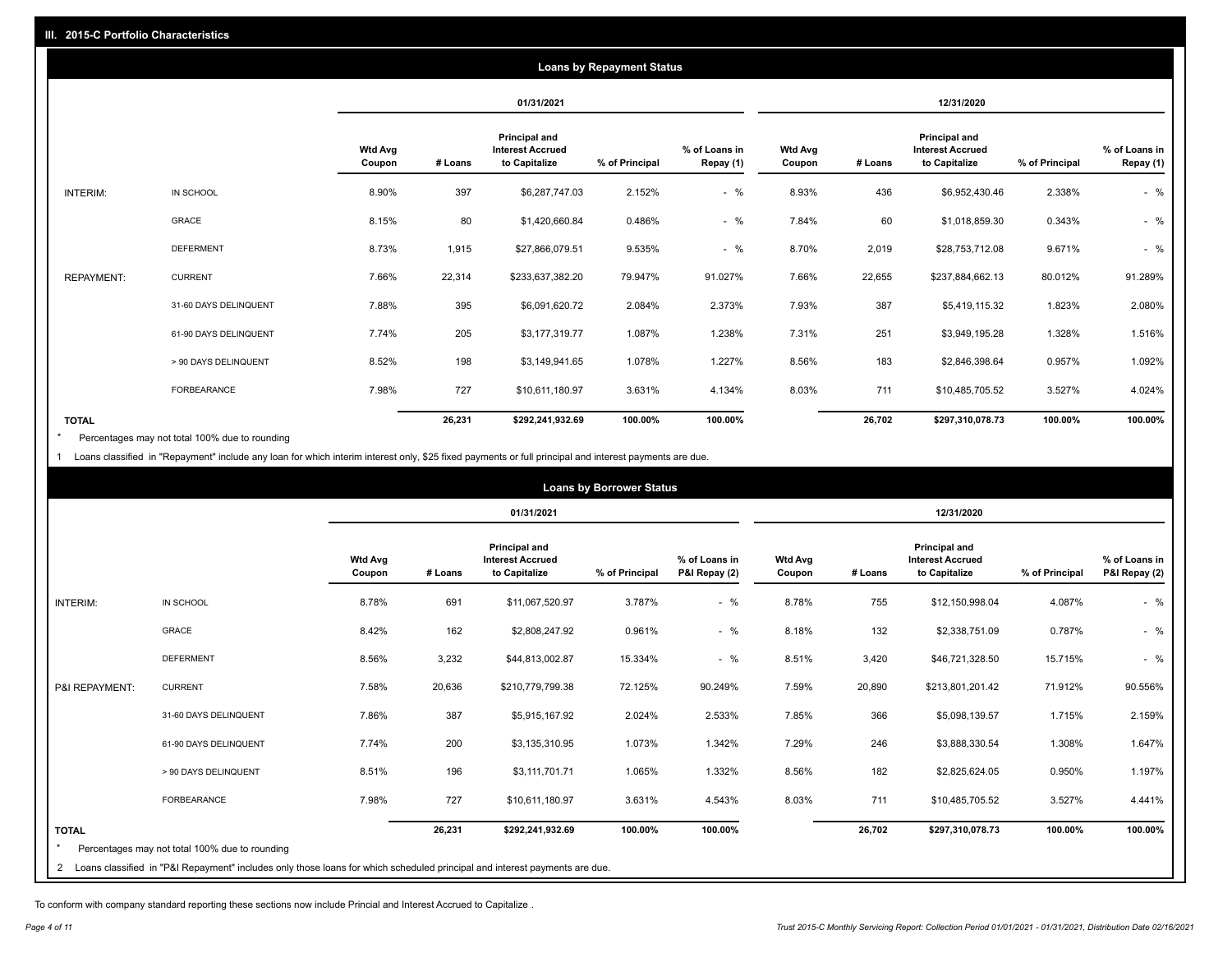|                                                                                 | 1/31/2021        | 12/31/2020       |
|---------------------------------------------------------------------------------|------------------|------------------|
| Pool Balance                                                                    | \$292,241,932.69 | \$297,310,078.73 |
| Total # Loans                                                                   | 26,231           | 26,702           |
| Total # Borrowers                                                               | 18,921           | 19,249           |
| Weighted Average Coupon                                                         | 7.82%            | 7.81%            |
| Weighted Average Remaining Term                                                 | 128.08           | 127.95           |
| Percent of Pool - Cosigned                                                      | 93.5%            | 93.5%            |
| Percent of Pool - Non Cosigned                                                  | 6.5%             | 6.5%             |
| Borrower Interest Accrued for Period                                            | \$1,891,922.28   | \$1,917,383.63   |
| <b>Outstanding Borrower Interest Accrued</b>                                    | \$11,529,524.91  | \$11,738,103.05  |
| Gross Principal Realized Loss - Periodic *                                      | \$456,305.34     | \$780,282.66     |
| Gross Principal Realized Loss - Cumulative *                                    | \$34,081,198.28  | \$33,624,892.94  |
| Recoveries on Realized Losses - Periodic                                        | \$87,801.62      | \$105,328.11     |
| Recoveries on Realized Losses - Cumulative                                      | \$5,441,196.82   | \$5,353,395.20   |
| Net Losses - Periodic                                                           | \$368,503.72     | \$674,954.55     |
| Net Losses - Cumulative                                                         | \$28,640,001.46  | \$28,271,497.74  |
| Non-Cash Principal Activity - Capitalized Interest                              | \$527,486.50     | \$944,717.68     |
| Since Issued Total Constant Prepayment Rate (CPR) (1)                           | 9.19%            | 9.26%            |
| <b>Loan Substitutions</b>                                                       | \$0.00           | \$0.00           |
| <b>Cumulative Loan Substitutions</b>                                            | \$0.00           | \$0.00           |
| <b>Unpaid Servicing Fees</b>                                                    | \$0.00           | \$0.00           |
| <b>Unpaid Administration Fees</b>                                               | \$0.00           | \$0.00           |
| <b>Unpaid Carryover Servicing Fees</b>                                          | \$0.00           | \$0.00           |
| Note Interest Shortfall                                                         | \$0.00           | \$0.00           |
| Loans in Modification                                                           | \$36,820,977.32  | \$36,936,898.79  |
| % of Loans in Modification as a % of Loans in Repayment (P&I)                   | 16.52%           | 16.37%           |
| % Annualized Gross Principal Realized Loss - Periodic as a %                    |                  |                  |
| of Loans in Repayment (P&I) * 12                                                | 2.46%            | 4.15%            |
| % Gross Principal Realized Loss - Cumulative as a % of<br>Original Pool Balance | 4.55%            | 4.49%            |

\* In accordance with the Servicer's current policies and procedures, after September 1, 2017 loans subject to bankruptcy claims generally will not be reported as a charged- off unless and until they are delinquent for 120

(1) For additional information, see 'Since Issued CPR Methodology' found on page 11 of this report.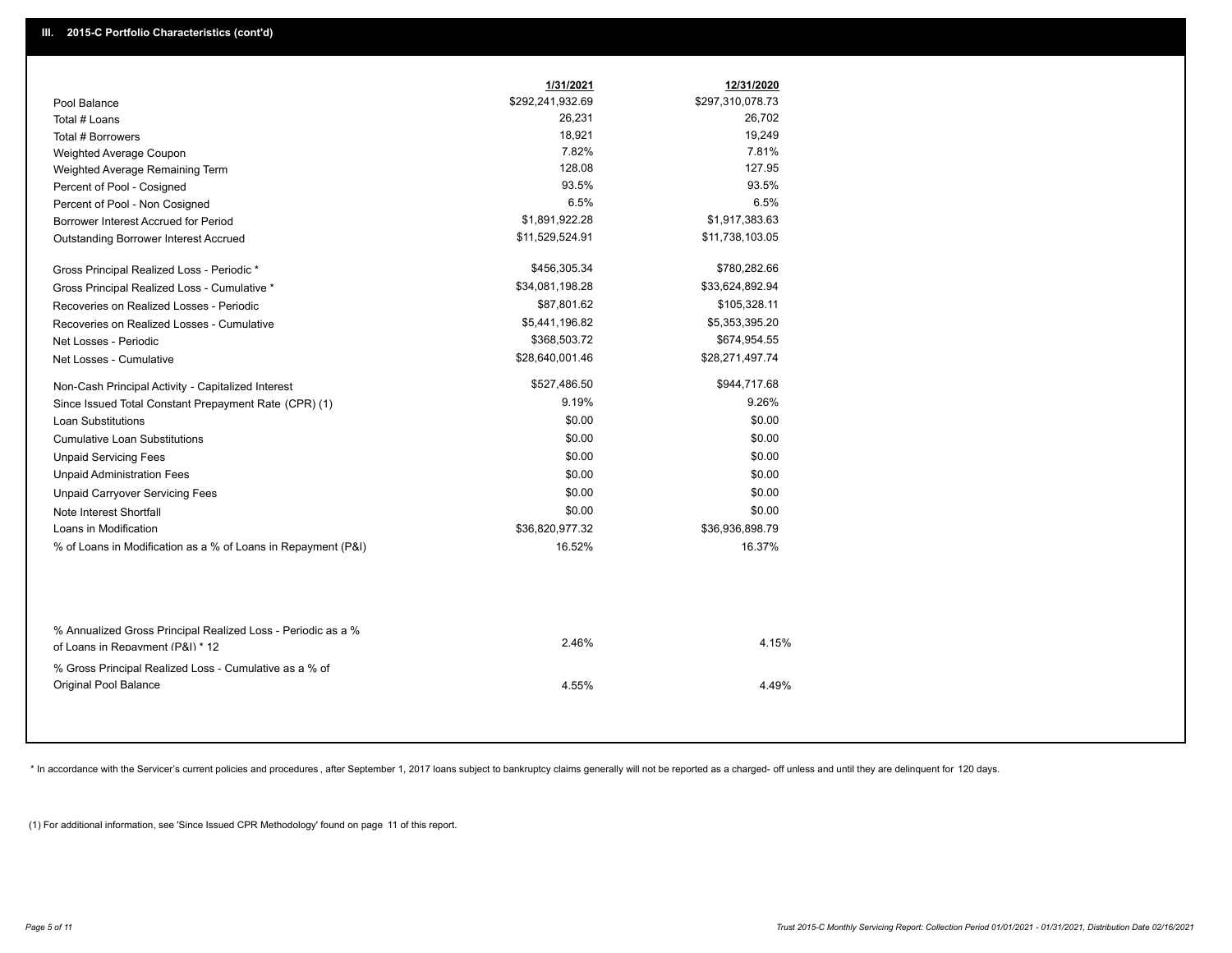## **Loan Program**

A

|                                    | Weighted<br>Average | # LOANS | <b>\$ AMOUNT</b> | $%$ *    |
|------------------------------------|---------------------|---------|------------------|----------|
| - Smart Option Interest-Only Loans | 7.15%               | 4,788   | \$33,778,885.58  | 11.559%  |
| - Smart Option Fixed Pay Loans     | 7.78%               | 6,845   | \$89,084,008.17  | 30.483%  |
| - Smart Option Deferred Loans      | 7.97%               | 14.598  | \$169,379,038.94 | 57.958%  |
| - Other Loan Programs              | $0.00\%$            | υ       | \$0.00           | 0.000%   |
| <b>Total</b>                       | 7.82%               | 26,231  | \$292,241,932.69 | 100.000% |

\* Percentages may not total 100% due to rounding

B

C

**Index Type**

|                       | Weighted<br>Average | # LOANS | \$ AMOUNT        | $%$ *     |
|-----------------------|---------------------|---------|------------------|-----------|
| - Fixed Rate Loans    | 7.45%               | 6,482   | \$87,909,406.97  | 30.081%   |
| - LIBOR Indexed Loans | 7.97%               | 19,749  | \$204,332,525.72 | 69.919%   |
| - Other Index Rates   | $0.00\%$            |         | \$0.00           | $0.000\%$ |
| <b>Total</b>          | 7.82%               | 26,231  | \$292,241,932.69 | 100.000%  |

\* Percentages may not total 100% due to rounding

# **Weighted Average Recent FICO**

| $0 - 639$<br>640 - 669 | 2,057<br>1,736 | \$24,905,499.48  | 8.522%    |
|------------------------|----------------|------------------|-----------|
|                        |                |                  |           |
|                        |                | \$21,203,653.86  | 7.256%    |
| 670 - 699              | 2,791          | \$32,941,747.98  | 11.272%   |
| 700 - 739              | 5,418          | \$62,699,627.67  | 21.455%   |
| $740 +$                | 14,229         | \$150,491,403.70 | 51.495%   |
| $N/A$ <sub>(1)</sub>   | 0              | \$0.00           | $0.000\%$ |
| <b>Total</b>           | 26,231         | \$292,241,932.69 | 100.000%  |

To conform with company standard reporting these sections now include Princial and Interest Accrued to Capitalize .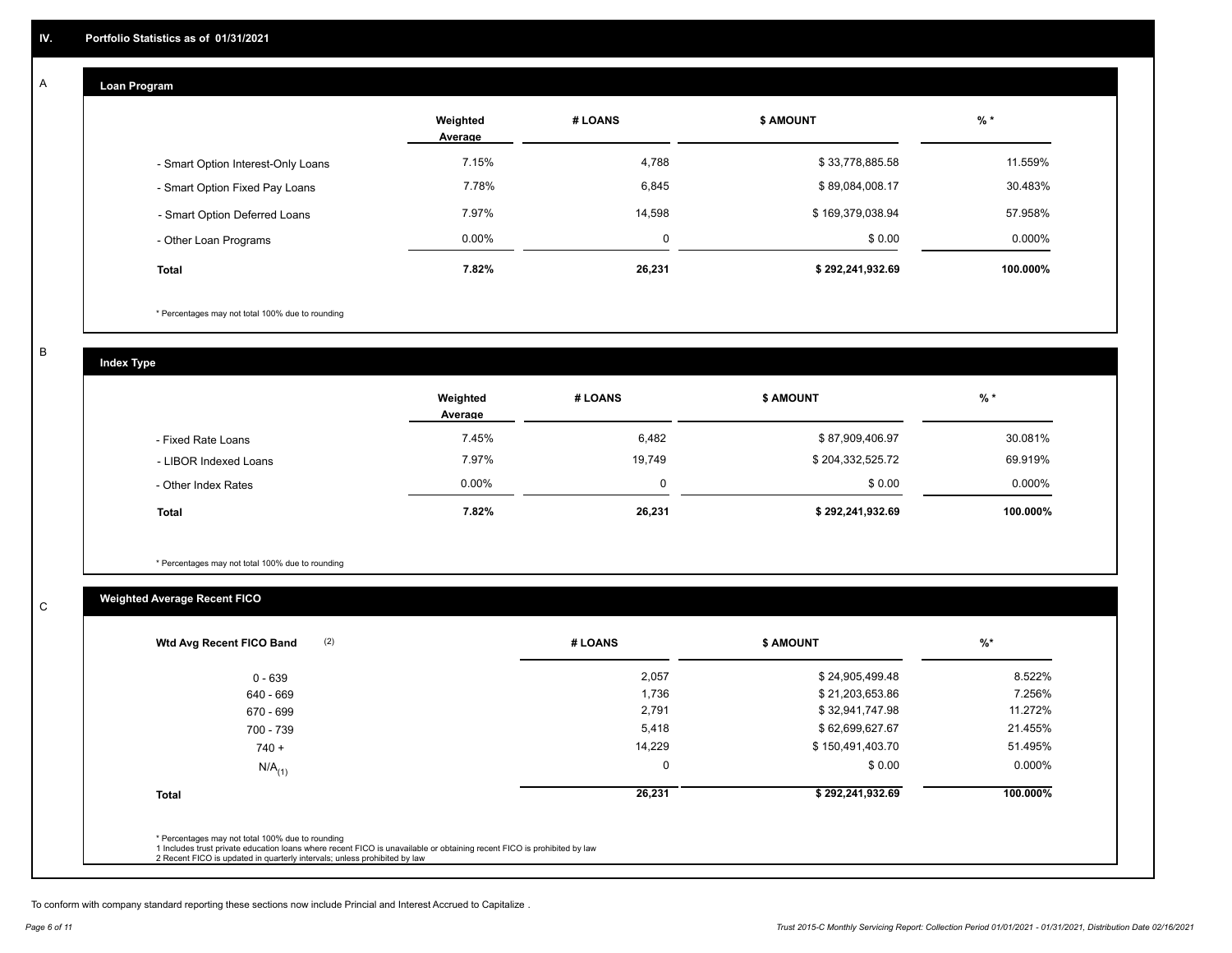| V. |       | 2015-C Reserve Account and Principal Distribution Calculations                             |                  |  |
|----|-------|--------------------------------------------------------------------------------------------|------------------|--|
| А. |       | <b>Reserve Account</b>                                                                     |                  |  |
|    |       | Specified Reserve Account Balance                                                          | \$1,884,455.00   |  |
|    |       | Actual Reserve Account Balance                                                             | \$1,884,455.00   |  |
| В. |       | <b>Principal Distribution Amount</b>                                                       |                  |  |
|    | j.    | Class A Notes Outstanding                                                                  | \$138,117,055.11 |  |
|    | ii.   | Pool Balance                                                                               | \$292,241,932.69 |  |
|    | iii.  | First Priority Principal Distribution Amount (i - ii)                                      | \$0.00           |  |
|    |       |                                                                                            |                  |  |
|    | iv.   | Class A and B Notes Outstanding                                                            | \$208,117,055.11 |  |
|    | ٧.    | First Priority Principal Distribution Amount                                               | \$0.00           |  |
|    | vi.   | Pool Balance                                                                               | \$292,241,932.69 |  |
|    | vii.  | Specified Overcollateralization Amount                                                     | \$87,672,579.81  |  |
|    | viii. | Available Funds (after payment of waterfall items A through H)                             | \$5,724,704.39   |  |
|    | ix.   | <b>Class C Notes Outstanding</b>                                                           | \$50,000,000.00  |  |
|    | x.    | Regular Principal Distribution Amount (if (iv > 0, (iv - v) - (vi - vii), min(viii, ix))   | \$3,547,702.23   |  |
|    |       |                                                                                            |                  |  |
|    | xi.   | Pool Balance                                                                               | \$292,241,932.69 |  |
|    | xii.  | 10% of Initial Pool Balance                                                                | \$74,963,981.87  |  |
|    | xiii. | First Priority Principal Distribution Amount                                               | \$0.00           |  |
|    | xiv.  | Regular Principal Distribution Amount                                                      | \$3,547,702.23   |  |
|    | XV.   | Available Funds (after payment of waterfall items A through J)                             | \$2,177,002.16   |  |
|    |       | xvi. Additional Principal Distribution Amount (if(ix $\lt$ = x, min(xv, xi - xiii - xiv))) | \$0.00           |  |
|    |       |                                                                                            |                  |  |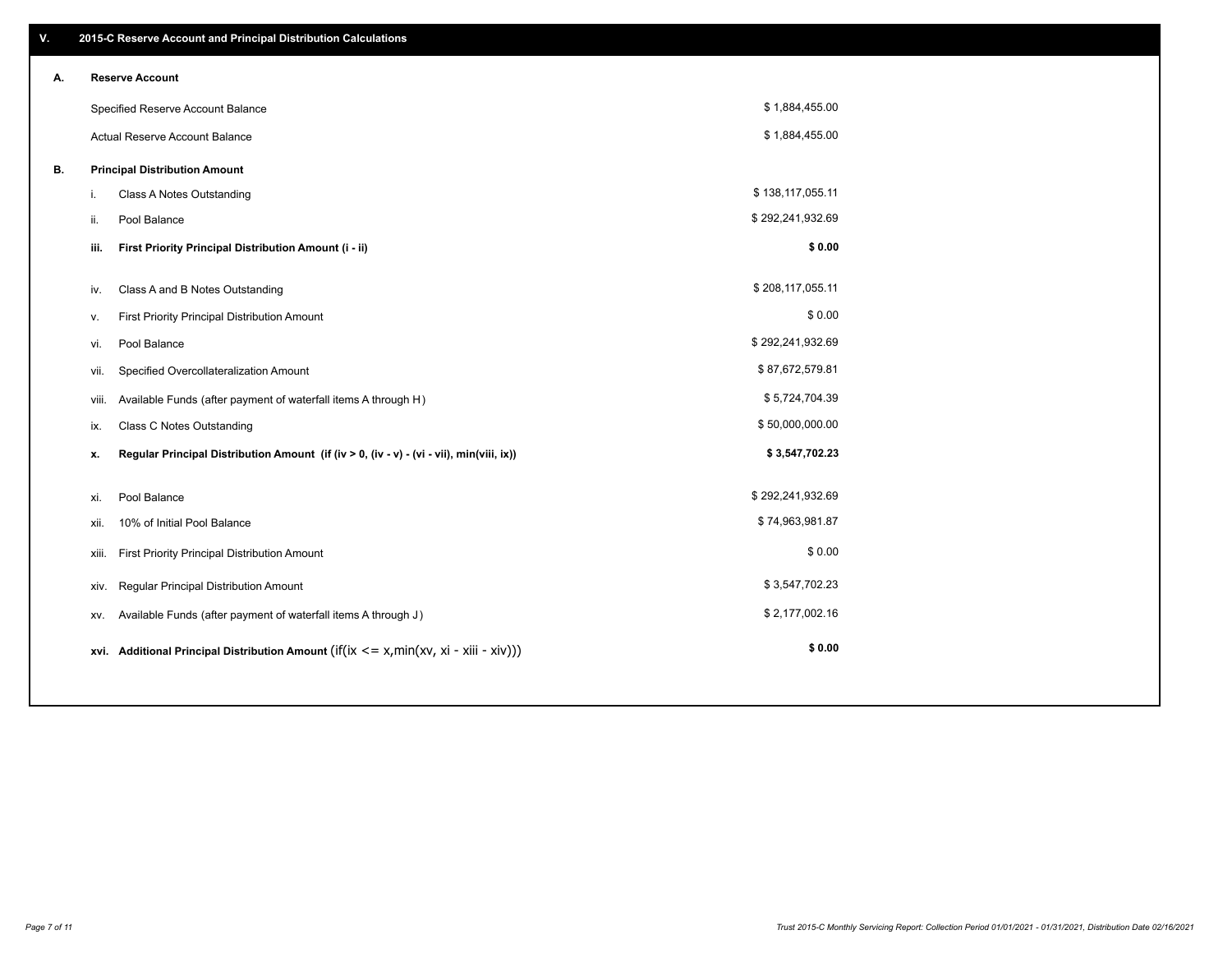|   |                                                         | Paid           | <b>Funds Balance</b> |
|---|---------------------------------------------------------|----------------|----------------------|
|   | <b>Total Available Funds</b>                            |                | \$6,581,685.98       |
|   |                                                         |                |                      |
| A | <b>Trustee Fees</b>                                     | \$0.00         | \$6,581,685.98       |
| В | <b>Servicing Fees</b>                                   | \$193,123.71   | \$6,388,562.27       |
| C | i. Administration Fees                                  | \$8,333.00     | \$6,380,229.27       |
|   | ii. Unreimbursed Administrator Advances plus any Unpaid | \$0.00         | \$6,380,229.27       |
| D | Class A Noteholders Interest Distribution Amount        | \$263,858.21   | \$6,116,371.06       |
| Е | <b>First Priority Principal Payment</b>                 | \$0.00         | \$6,116,371.06       |
| F | Class B Noteholders Interest Distribution Amount        | \$204,166.67   | \$5,912,204.39       |
| G | <b>Class C Noteholders Interest Distribution Amount</b> | \$187,500.00   | \$5,724,704.39       |
| н | <b>Reinstatement Reserve Account</b>                    | \$0.00         | \$5,724,704.39       |
|   | <b>Regular Principal Distribution</b>                   | \$3,547,702.23 | \$2,177,002.16       |
| J | <b>Carryover Servicing Fees</b>                         | \$0.00         | \$2,177,002.16       |
| Κ | Additional Principal Distribution Amount                | \$0.00         | \$2,177,002.16       |
| L | Unpaid Expenses of Trustee                              | \$0.00         | \$2,177,002.16       |
| M | Unpaid Expenses of Administrator                        | \$0.00         | \$2,177,002.16       |
| N | Remaining Funds to the Residual Certificateholders      | \$2,177,002.16 | \$0.00               |
|   |                                                         |                |                      |

### **Waterfall Conditions**

| А. |      | <b>Class C Noteholders' Interest Distribution Condition</b>                        |                  |  |
|----|------|------------------------------------------------------------------------------------|------------------|--|
|    |      | Pool Balance                                                                       | \$292,241,932.69 |  |
|    | н.   | Class A and B Notes Outstanding                                                    | \$208,117,055.11 |  |
|    | iii. | Class C Noteholders' Interest Distribution Ratio (i / ii)                          | 140.42%          |  |
|    | IV.  | Minimum Ratio                                                                      | 110.00%          |  |
|    | v.   | Is the Class C Noteholders' Interest Distribution Condition Satisfied (iii $>$ iv) | v                |  |
|    |      |                                                                                    |                  |  |

\* If the Class C Noteholders' Interest Distribution Condition is satisfied then the amount of interest accrued at the Class C Rate for the Accrual Period is Released on the distribution Date .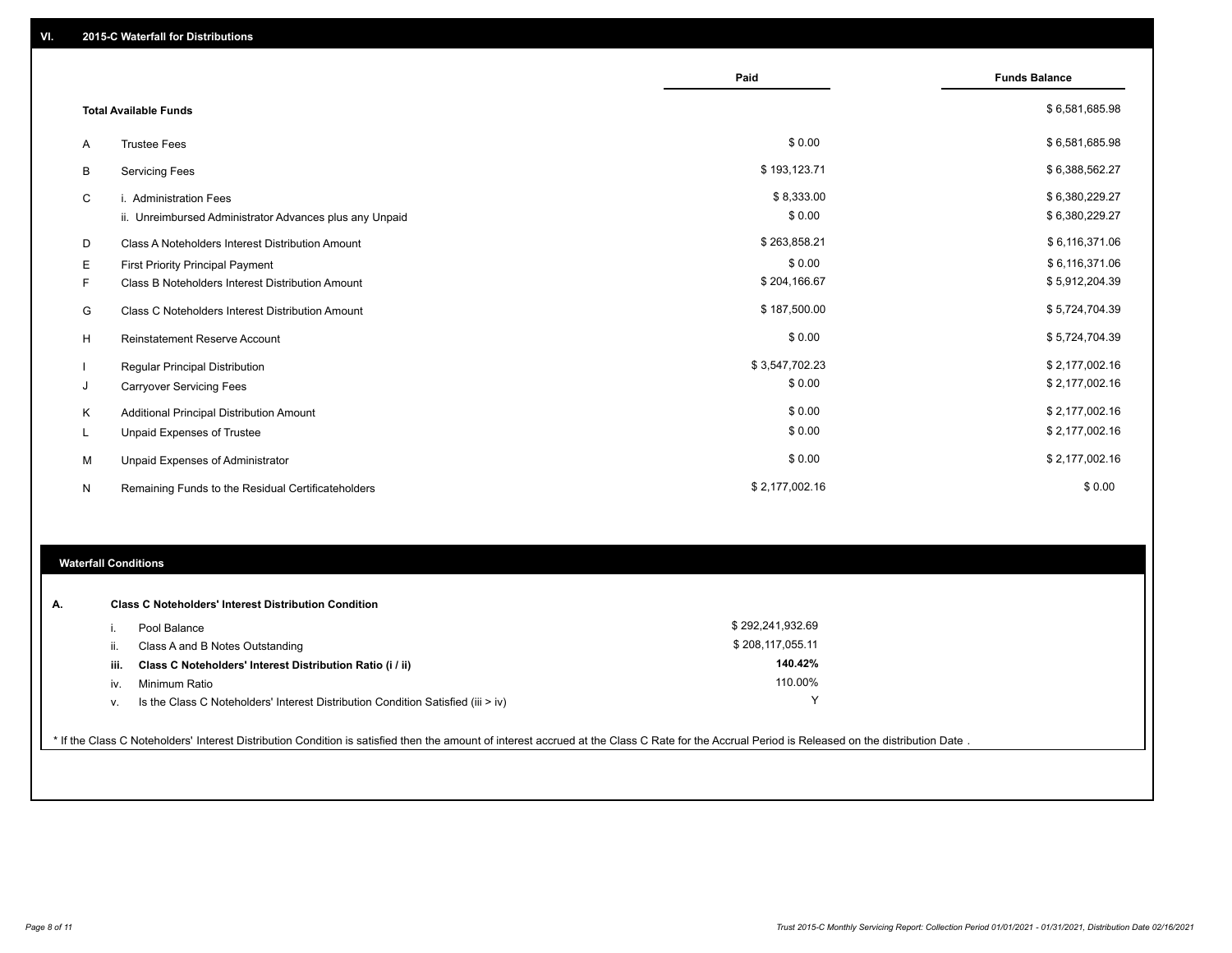# Ending Balance Factor Paydown Factor 0.011556033 0.011556033 0.000000000 Ending Principal Balance \$ 75,000,000.00 \$ 19,403,697.99 \$ 19,403,697.99 \$ 19,403,697.99 Principal Paid \$2,392,098.90 \$ 1,155,603.33 \$ - \$ - \$ - \$ - Interest Shortfall \$ 97,528.19 \$ 27,896.69 \$ 138,433.33 Interest Paid Total Interest Due \$ 97,528.19 \$ 27,896.69 \$ 138,433.33 \$ - \$ - \$ - Interest Shortfall from Prior Period Plus Accrued Interest Current Interest Due \$ 97,528.19 \$ 27,896.69 \$ 138,433.33 Accrued Interest Factor 0.002291667 0.001356889 0.001845778 Interest Rate\* 2.75000% 1.52650% 2.07650% Daycount Fraction 0.08333333 0.08888889 0.08888889 Accrual Period End 2/15/2021 2/16/2021 2/16/2021 Accrual Period Begin 1/15/2021 1/15/2021 1/15/2021 Record Date (Days Prior to Distribution) **1 NEW YORK BUSINESS DAY** 1 NEW YORK BUSINESS DAY 1 NEW YORK BUSINESS DAY Spread/Fixed Rate 2.75% 1.40% 1.95% Index FIXED LIBOR LIBOR Beginning Balance \$ 75,000,000.00 \$ 30,557,753.79 \$ \$ \$ \$ 20,559,301.32 \$ \$ 75,000,000.00 \$ \$ 75,000,000.00 \$ Cusip/Isin 78448RAB2 78448RAC0 78448RAD8 **A2A A2B A3** 0.194036980 0.194036980 1.000000000 **Distribution Amounts**

\* Pay rates for Current Distribution. For the interest rates applicable to the next distribution date, please see https://www.salliemae.com/about/investors/data/SMBabrate.txt.

**VII. 2015-C Distributions**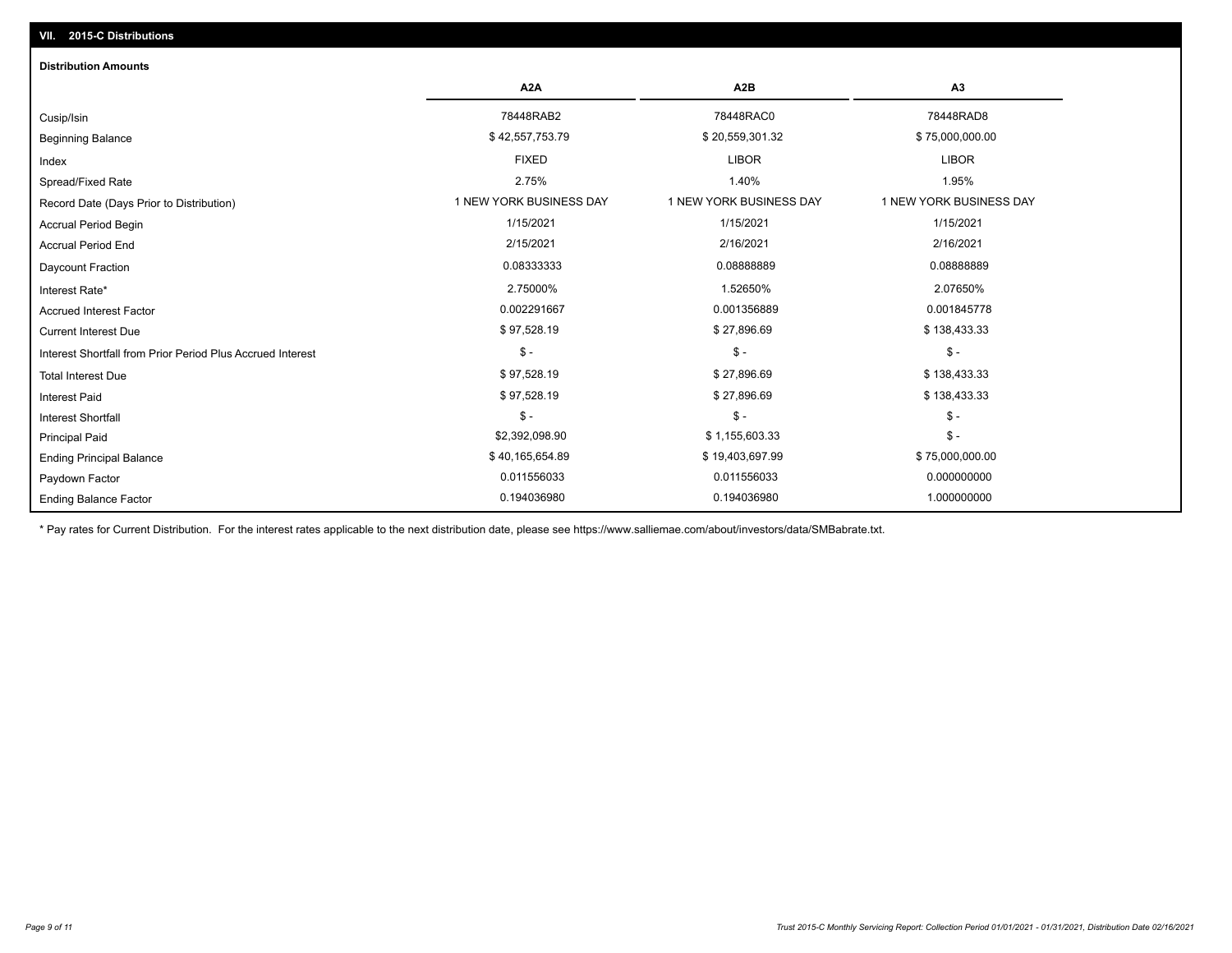| VII. 2015-C Distributions                                  |                         |                         |  |  |  |
|------------------------------------------------------------|-------------------------|-------------------------|--|--|--|
| <b>Distribution Amounts</b>                                |                         |                         |  |  |  |
|                                                            | в                       | С                       |  |  |  |
| Cusip/Isin                                                 | 78448RAE6               | 78448RAF3               |  |  |  |
| <b>Beginning Balance</b>                                   | \$70,000,000.00         | \$50,000,000.00         |  |  |  |
| Index                                                      | <b>FIXED</b>            | <b>FIXED</b>            |  |  |  |
| Spread/Fixed Rate                                          | 3.50%                   | 4.50%                   |  |  |  |
| Record Date (Days Prior to Distribution)                   | 1 NEW YORK BUSINESS DAY | 1 NEW YORK BUSINESS DAY |  |  |  |
| Accrual Period Begin                                       | 1/15/2021               | 1/15/2021               |  |  |  |
| <b>Accrual Period End</b>                                  | 2/15/2021               | 2/15/2021               |  |  |  |
| Daycount Fraction                                          | 0.08333333              | 0.08333333              |  |  |  |
| Interest Rate*                                             | 3.50000%                | 4.50000%                |  |  |  |
| <b>Accrued Interest Factor</b>                             | 0.002916667             | 0.003750000             |  |  |  |
| <b>Current Interest Due</b>                                | \$204,166.67            | \$187,500.00            |  |  |  |
| Interest Shortfall from Prior Period Plus Accrued Interest | $\mathcal{S}$ -         | $\mathsf{\$}$ -         |  |  |  |
| <b>Total Interest Due</b>                                  | \$204,166.67            | \$187,500.00            |  |  |  |
| <b>Interest Paid</b>                                       | \$204,166.67            | \$187,500.00            |  |  |  |
| Interest Shortfall                                         | $\frac{1}{2}$           | $\mathsf{\$}$ -         |  |  |  |
| <b>Principal Paid</b>                                      | $$ -$                   | $\mathsf{\$}$ -         |  |  |  |
| <b>Ending Principal Balance</b>                            | \$70,000,000.00         | \$50,000,000.00         |  |  |  |
| Paydown Factor                                             | 0.000000000             | 0.000000000             |  |  |  |
| <b>Ending Balance Factor</b>                               | 1.000000000             | 1.000000000             |  |  |  |

\* Pay rates for Current Distribution. For the interest rates applicable to the next distribution date, please see https://www.salliemae.com/about/investors/data/SMBabrate.txt.